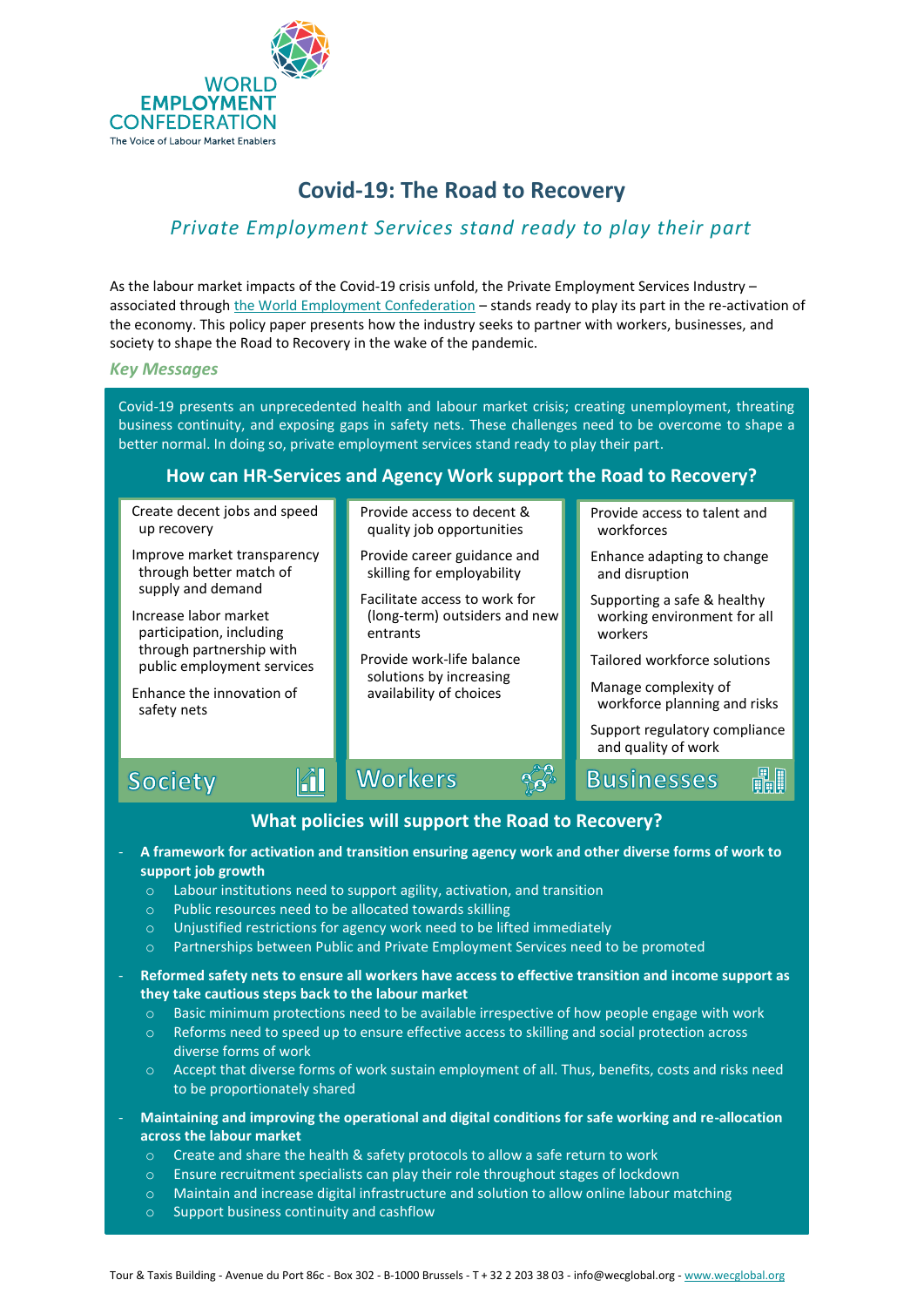

*Private Employment Services stand ready to play their part*

## **Covid-19 Has Pushed Existing Labour Market Challenges to the Surface**

The overlapping supply and demand shocks following the outbreak of Covid-19 have crippled national economies. The labour market has changed overnight: workplaces have turned into health risks, many find themselves working from home and/or caring for loved ones, others are in dire need of immediate income substitution, while the heroes in essential occupations are struggling to meet the urgent and immediate demand for their work. Normal healthy businesses and services have seen their liquidity, sustainability, supply lines, continuity and business case turned upside down by this crisis<sup>1</sup>.

The world will move from immediate response and resilience measures to the various stages of recovery. As lockdown measures fade out, the employment crisis will further materialise, millions will be(come) unemployed and businesses - already strapped for cash - face a fragile economy. All the while the risks of new outbreaks, lockdown measures and workplace contamination will remain a reality. In addition, workers and businesses stay confronted with ongoing economic trends and disruptions that might even accelerate.

The crisis has exposed **some inadequateness of labour market institutions and safety nets** to mitigate economic disruption and cushion impact for all workers, irrespective of the way they engage with work. Yet, at the same time government, businesses and workers have showcased resilience, flexibility, and determination to mitigate the crisis. This provides inspiration for shaping the road to recovery.

## **1. Leveraging Lessons Learned for the Road to Recovery**

As the crisis hit, governments, businesses<sup>2</sup> and workers took action that changed the labour market. These actions and changes provide inspiration for a labour market framework for recovery:

**Securing health, safety, and incomes, irrespective of work status** - Almost overnight societies implemented measures to secure health and safety for all. Through remote working and reductions of working hours, the risks for workplace contamination were reduced. Governments and social partners stepped in to cushion the drop of personal incomes. Key in this was – exemptions aside – **the provision of relief to all workers, irrespective of their work status (employees and self-employed, open-ended contracts as well as fixed-term or agency work contracts)** to allow people to stay at home. Business and worker organisations played a key part in ensuring that the measures were tailored to their constituents' immediate needs. Through social dialogue, public-private engagement, and updated information, they secured that relief measures made it to the people in need.

**Supporting the transition role of HR services** - As labour demand, hours worked, and employment dropped in non-essential sectors, the labour demand drastically increased in essential sectors. Many governments identified that **private employment services play a key role in reallocating displaced workers to sectors with immediate demands for labour**. In several countries, governments reached out to industry bodies to leverage their membership to match supply and demand (including for the public sector). Also, **restrictions (such as maximum lengths of assignment and sectoral restrictions) for providing agency workers have been loosened** up to meet demand. Finally, several jurisdictions classified **the agency work sector as 'essential' to ensure staffing agencies could continue to operate under lockdown** and provide employment in sectors in urgent need.

**Supporting business**- Many countries have implemented measures to ensure business liquidity, continuity, and sustainability by delaying tax payments and easy access to liquidity. These are of crucial importance for private employment services given their exposure to high volumes of labour fluctuations. **Those working for a HR service, either as agency worker or HR consultant, are immediately and positively impacted by these measures to support the continuity of the employer.** Governments engage actively with the industry to ensure that support measures can be implemented quickly and effectively.

<sup>1</sup> For a full and up-to-date overview of the impact on private employment services and hours worked by agency workers across the world, please consult thi[s overview.](https://wecglobal.org/uploads/2020/07/Agency-work-trends-during-covid-19.pdf)

<sup>&</sup>lt;sup>2</sup> For a full overview of responses of the private employment services industry across the world, please consult this overview.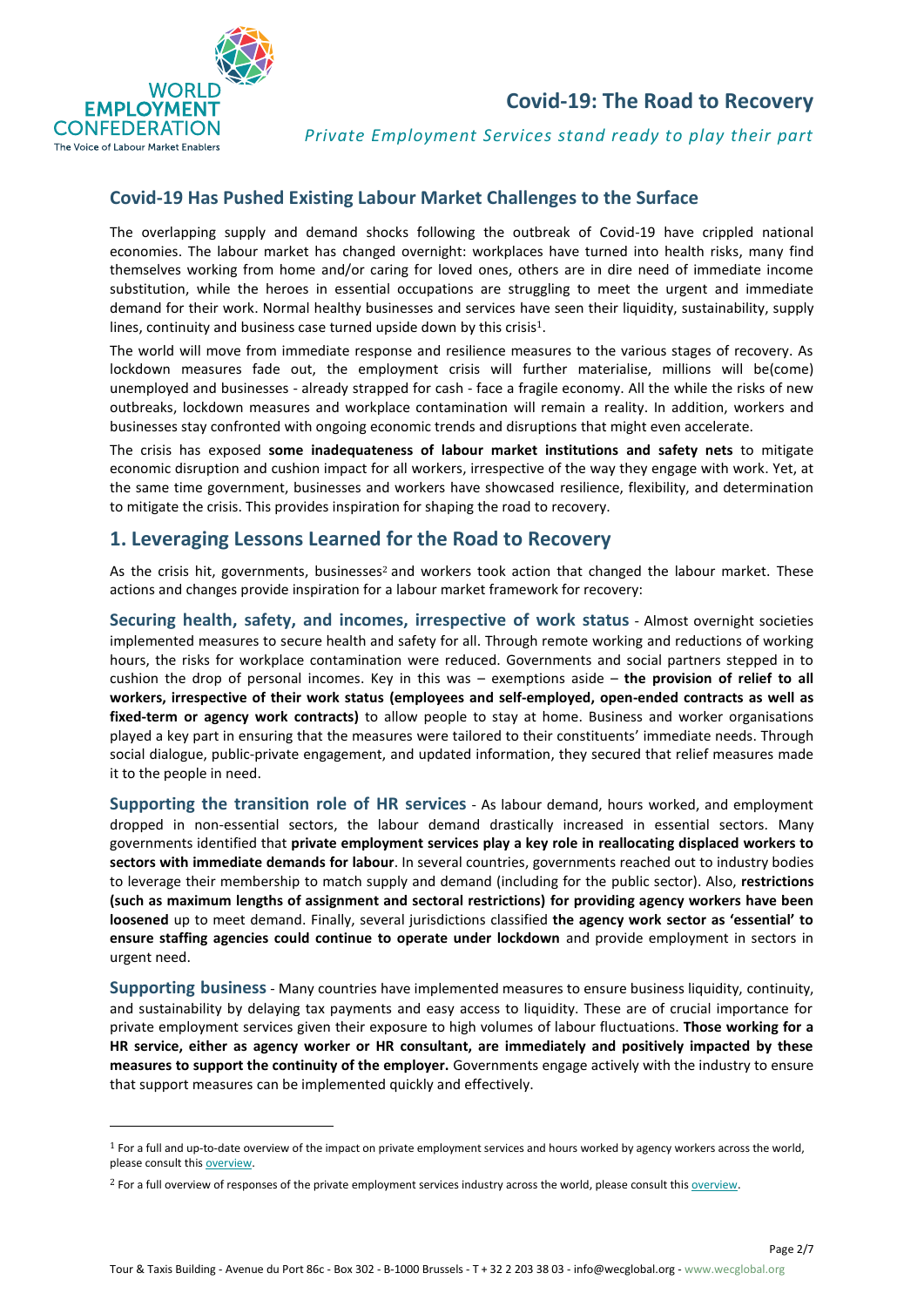

*Private Employment Services stand ready to play their part*

# **2. How Can HR Services Help in the Road to Recovery?**

Private Employment Services' business case is shaping pathways to work in fluid and agile situations. In doing so, they support society, workers, and businesses.



#### *A) HR Services provide on-the-ground solutions*

To support immediate mitigation and recovery, the HR services sector stands ready to play its part. Through its operational footprint **(2.4 million career and recruitment specialists, working with 160.000 large and small agencies, placing on a yearly average more than 50 million workers across a great variety of countries, sectors, businesses, workplaces and supply lines)** the HR services industry has expertise in managing workplace training, preparation and flexibility.



**Placements of workers through agency work and direct recruitment -** Source: 2019 WEC Social Impact Report [\(link\)](https://wecglobal.org/uploads/2019/11/2019_WEC_Social-Impact-Report.pdf)

This includes extensive experience with the occupational health & safety training, processes and protocols required to safely bring people into work. The HR services' intermediary role between workers and businesses brings the understanding of both sides needed for re-activation. Beyond the operational integration, the sectoral infrastructures on national and international level are highly integrated with trade unions, business organisations, governments, and international institutions. **This global and cross-sectoral coverage can deliver both an early indicator on labour market developments as well as an avenue to scale up best practices for the recovery of employment.**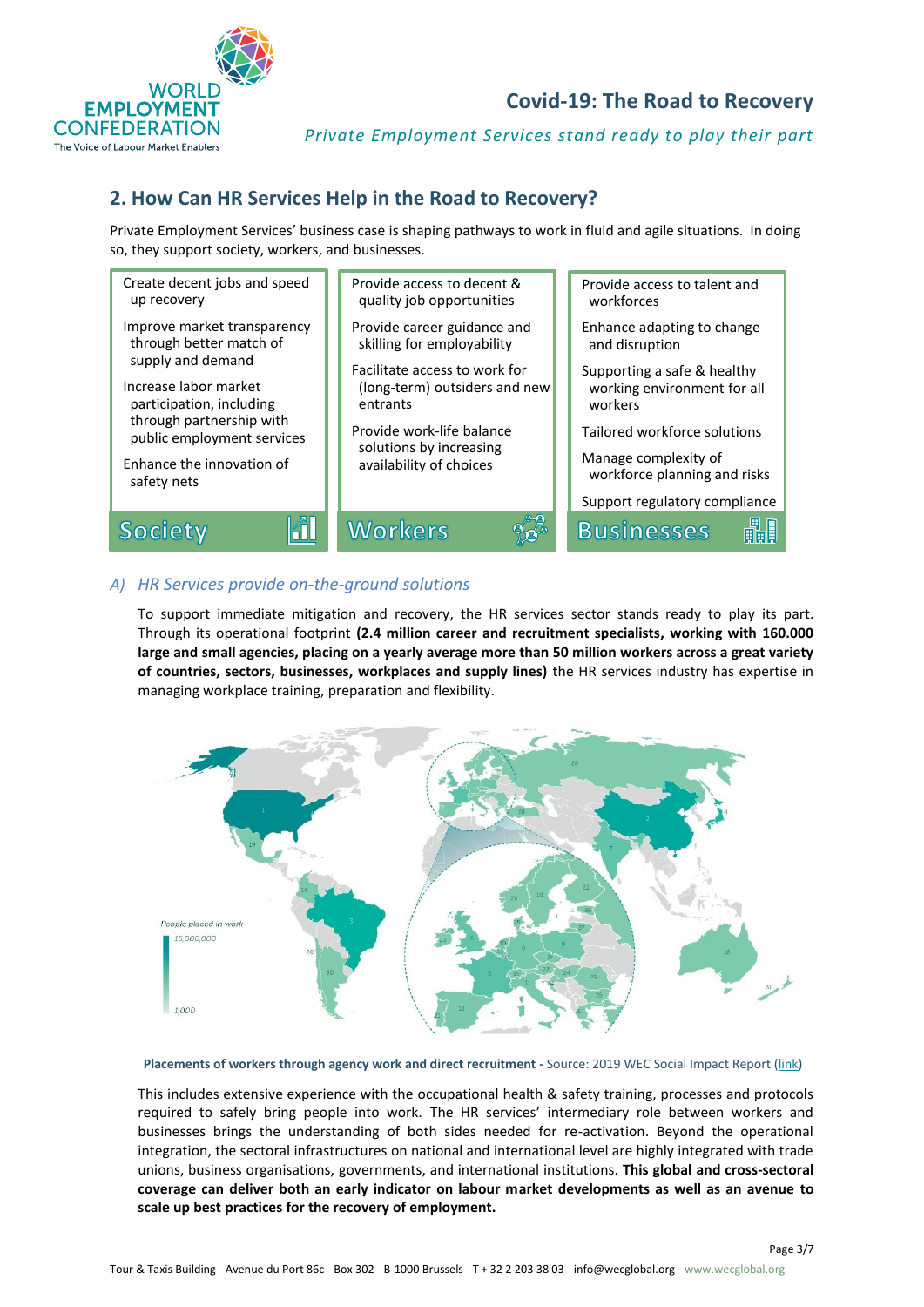

*Private Employment Services stand ready to play their part*

## *B) Agency work supports businesses to accommodate disruptive circumstances*

Businesses will turn to employment agencies when the first signs of recovery appear. As such, beyond acting as early indicator for revival, **agency work creates jobs that would otherwise not have existed.** By doing so it acts as a flywheel for recovery: (1.) it contributes to the transition out of unemployment and (2.) it supports further growth of employment, production, and demand.



#### **Evolution of unemployment and agency work activity in Europe** Source: **[2019 WEC Social Impact Report](https://wecglobal.org/uploads/2019/11/2019_WEC_Social-Impact-Report.pdf)**

#### *C) Agency work delivers decent work*

All the while agency work is a quality form of work that balances flexibility with security. It has been recognized in **national, EU and international standards and regulation that ensure the (fundamental) rights and interests of the agency workers**. Beyond gaining work experience, agency workers often have access to general and specific training and benefits that support their overall employability. Finally, especially in Europe, agency workers and employment agencies bargain collectively to tailor labour and working conditions to the mutual benefit of business and workers.

## *D) Agency work provides a sustainable steppingstone onto the labour market*

Internationally, agency work is recognized to provide a steppingstone into the labour market. **After returning to the labour market a vast majority of agency workers is still in employment 12 months later.** This steppingstone function is strengthened by research showing that 40% of agency workers come from inactivity and unemployment.

Number of **Budget spent on** Country Percentage of workers trained workers trained training provision (million  $\epsilon$ ) Mexico 58% 98.956 450 France  $42%$ 1,092,000 32% 960,000  $14.7$ India 35% 200 Italy 239,400 Netherlands 14% 119,929 64.9 Brazil 15% 1.170.000 79 Belgium 16% 105.005 11.9 Switzerland 14% 51,000  $11.3$ Chile 14% 25,200 ÷, 51% 2,195,735 Japan

#### **Training provision for agency workers** Source[: 2019 WEC Social Impact Report](https://wecglobal.org/uploads/2019/11/2019_WEC_Social-Impact-Report.pdf)



**Situation of agency workers 12 months after their assignment**  Source: [2019 WEC Social Impact Report](https://wecglobal.org/uploads/2019/11/2019_WEC_Social-Impact-Report.pdf)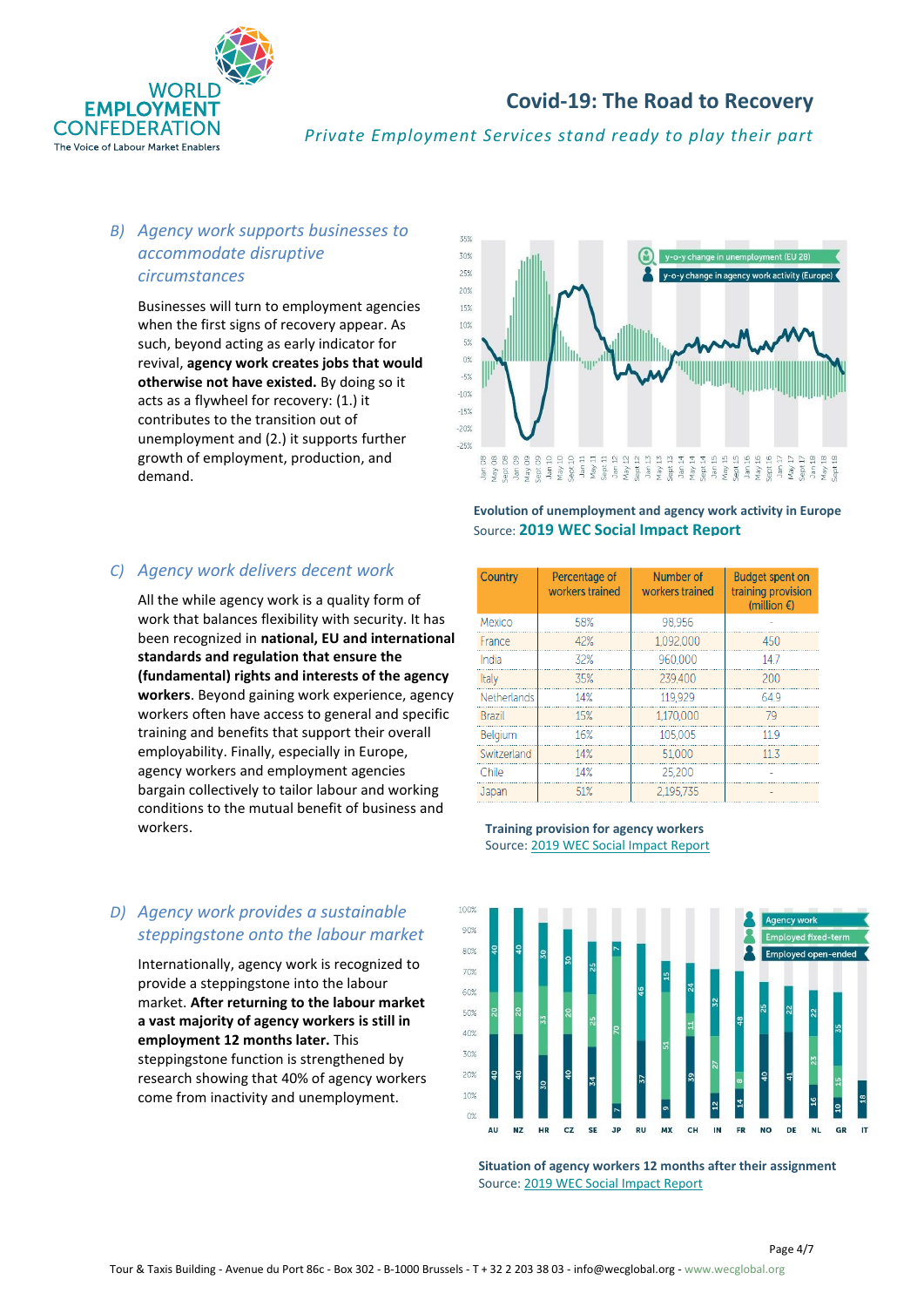

*Private Employment Services stand ready to play their part*

## *E) HR Services partner with Public Employment Services (PES)*

To support transition and activation HR services pool labour market expertise and resources with Public Employment Services. These partnerships vary from the outsourcing of specific tasks to operational collaboration between recruitment specialists and the exchange of vacancies.

**Through this partnership and exchange, labour market transparency is improved and a platform is created for the most efficient allocation of public activation resources.** This contributes to (long-term) unemployed people finding a way back to the labour market.



**Different forms of Partnership between Public and Private Employment Services**  Source: 2019 WEC Regulatory Survey

## *F) Agency work is a regular employment contract that provides social protection*

Agency work is a recognised contractual employment arrangement. **Although often done on a temporary and/or part-time contract, it can also be done on an openended, full-time contract.**

As such, agency work is a regular employment contract that is generally covered for the social protections available to all other dependent employees on the respective labour market such as unemployment insurance, pension schemes, parental benefits, and occupational health & safety. Although inadequate thresholds and conditions raise issues on equal treatment, effective access and transferability, agency workers are formally covered by safety nets. **Social Protection in Diverse Forms of Work**



#### Source: WEC Survey 2019; EU (2017); Eurociett/UNI Europa (2015); OECD (2019)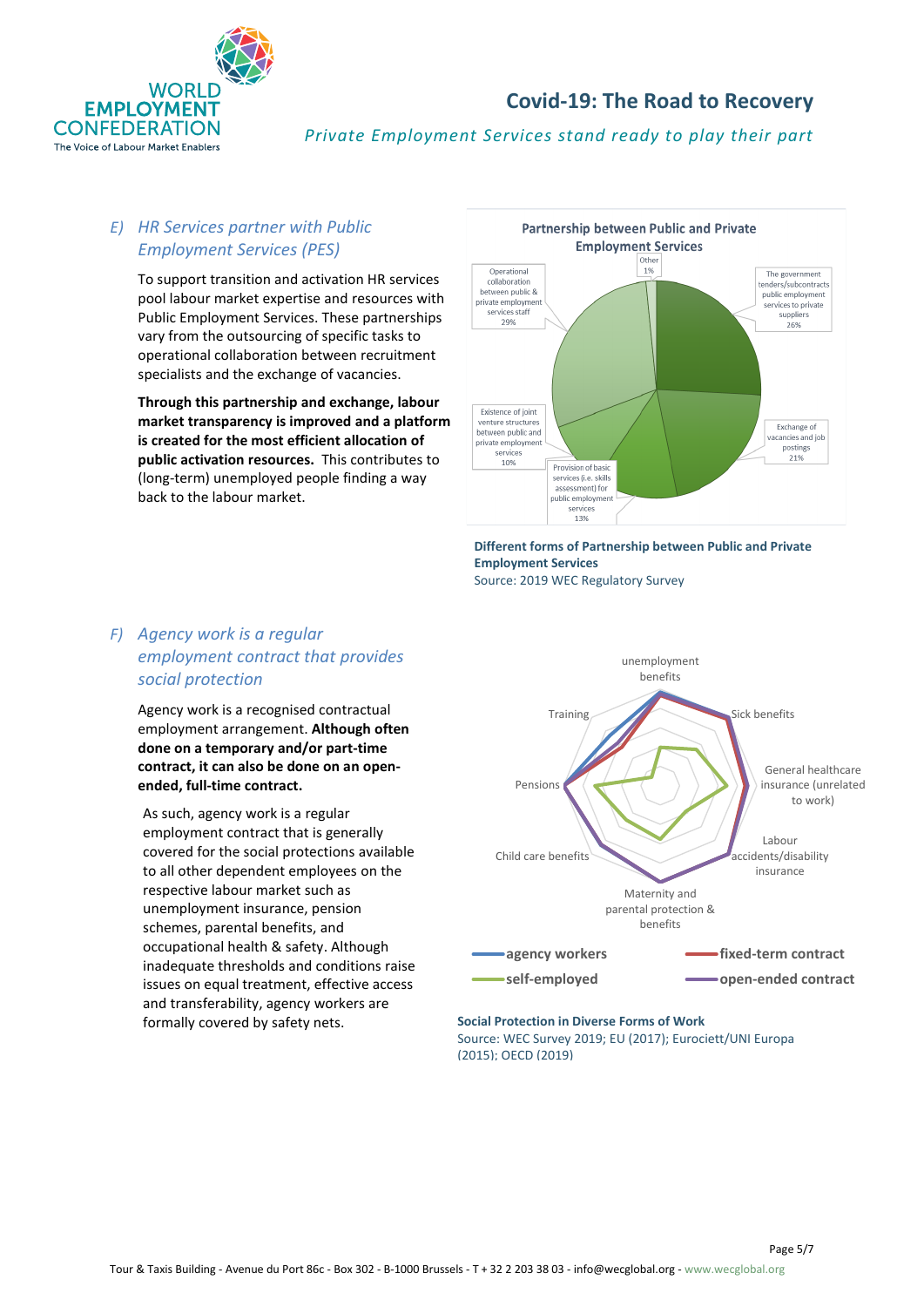

*Private Employment Services stand ready to play their part*

# **3. Which Labour Market Policies Are Needed for the Road to Recovery?**

The Road to Recovery will need to build on the lessons learned during the pandemic and take stock of the increasing labour market diversification and dynamism that was already ongoing before Covid-19 hit the global economy. Regulatory frameworks need to be ready for recovery and for cushioning more frequent disruptions. HR services stand ready to support. Still, like all sectors, the Private Employment Services industry will need support to sustain its transition role in these stages of recovery. In this context the World Employment Confederation identifies the following priorities for developing a quick and safe road to recovery:

## *A) Operationalising the return to work*

- **Employers, trade unions, governments and international institutions should come together to create** the conditions for a safe return to work. One way to do so would be to **create, collect and share 'Covid-19 proof' Occupational Health & Safety protocols** for the benefit of all and create adjusted workplaces that people can quickly return to.
- **•** Private Employment Services will need to be classified as essential during these phases of recovery to **secure that recruitment and career specialists can continue to connect people with immediate job opportunities** allowing for the essential parts of the economy to function.
- **Increasing, maintaining, and securing digital infrastructure to allow the flexibility** to return to higher levels of health and safety restrictions and remote working.
- Digital solutions enacted to sustain remote skilling and matching such as **Online Training, eSignatures, online identification, and skill checks need to be further promoted** and sustained.
- Continue to **support business continuity** and ensure tailoring to sectoral specifics of relief measures. This relief needs to be easily accessible to ensure business sustainability.

#### *B) A framework for activation and transition*

- With unemployment and labour fluidity expected to remain high, **labour regulations need to support agility, easy activation, and transition.** Diverse forms of work including agency work allow for efficiency and flexibility in matching supply to nascent and immediate labour demand as sectors return to business in a fragile and uncertain economic environment.
- This crisis takes the pre-Covid skilling challenges to new heights**. Public resources need to be leveraged towards providing people in and out of employment with futureproof and relevant skills**. (Digital) tools readily available in the private sector can be scaled up and delivered to those that need it most.
- During the crisis unjustified restrictions were already suspended and loosened. This needs to be promoted and sustained. **Unjustified restrictions for providing agency workers to specific sectors and occupations need to be lifted** immediately.
- Now is the time to **upgrade the partnerships of public and private employment services** to ensure people exposed to unemployment, informality and transition have access to the pooled expertise, digital tools, and quality of public and private employment services.

#### *C) Speed up Social Innovation to ensure access to minimum levels of social protection*

- If anything, this crisis has shown that basic minimum levels of protection need to be available to all **workers irrespective of how engage with work**. Key lesson learned is that schemes such as those for unemployment, sick-leave and reducing working time are inadequately available and tailored to that majority of global workers outside of the open-ended full-time contract. Fixing this has been 'work in progress' for too long.
- As Covid-19 shows us the face of profound disruption, **now is the time to innovate our safety nets to cover all and accept that diverse forms of work sustain all employment and that benefits, costs and**